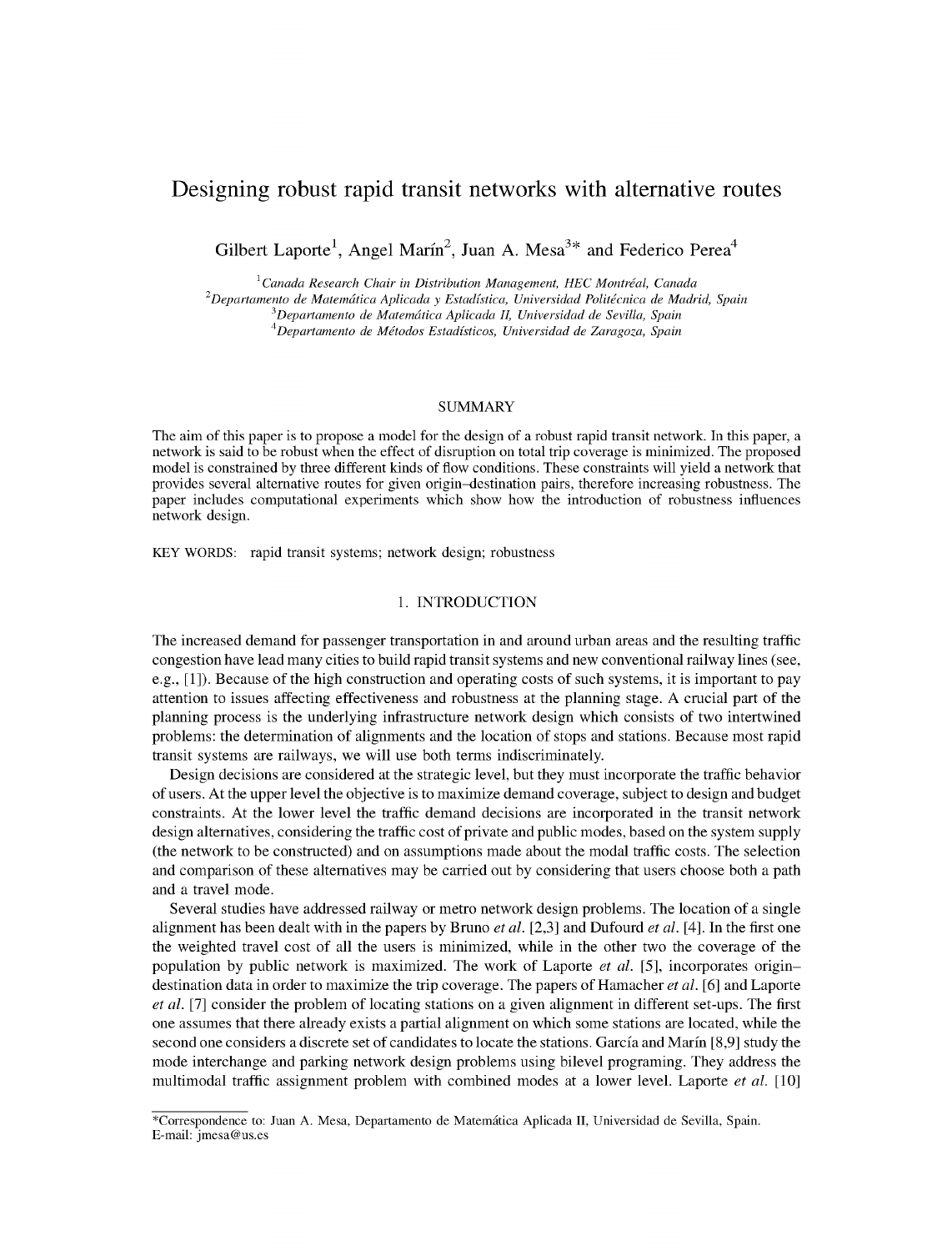extend the previous models by incorporating station location and multiple alignments. Their model maximizes demand coverage, subject to budget constraints. Marin [11] studies the inclusion of a free but bounded number of lines, and each origin-destination (O/D) of the lines is chosen in the rapid transit network design model.

In a related field, a number of authors (see, e.g., Fortz and Labbé [12], Fortz *et al.* [13], and Grötschel *et al.* [14]) have studied the problem of designing robust low cost communication networks that can survive the failure of some edges. However, telecommunication and transportation networks operate differently. In telecommunication networks the routing of signals is decided by the network managers whereas in transportation networks passengers make their own choices. As a result the same solution methodology cannot apply to both types of problems.

Online planning in railway and other transportation networks needs to react in the best possible way to perturbations, and network robustness must be taken into account at the planning stage. Several sources of uncertainty are present in transportation systems. Stochasticity of demand has been addressed by many authors, e.g., Lou *et al.* [15] and Yin and Lawphongpanich [16]. We are concerned here with uncertainty relative to the network itself (see, e.g., [17]). The review article by Yang and Bell [18] considers link additions and link improvements in network design problems and casts these problems in the general framework of bilevel programing.

In the first case robust optimization is considered from a stochastic point of view by Rockafellar and Wets [19] who identify robust decision by discovering similarities among the optimal solutions for different scenarios. A framework for robust optimization is analyzed in Malcolm and Zenios [20] and Mulvey *et al.* [21]. These papers assess different choices for parameters while penalizing variance of the cost of deviations from feasibility. A serious difficulty in this approach is to strike a proper balance between the terms of the objective function. One must achieve a tradeoff between the mean and variance of the solution, and deviations from feasibility under all scenarios.

In the second case one seeks a solution that remains feasible even for worst-case scenario parameters. A bibliography on this topic, with comments on robustness in combinatorial optimization, can be found in Nikulin [22]. This optimization approach considers the robust counterpart of the problem, see for example, Ben-Tal and Nemirovski [23,24] in which a robust solution is sought using ellipsoidal uncertainty sets for data. The over-conservatism of this strategy is unsuitable for many situations in which only a low number of parameters are uncertain simultaneously [25,26]. This is in fact the case of railway network design problems in which robustness is considered according to disruptions to the usual operations [27,28]. In general, the robustness of a system indicates the influence of the perturbations on the usual functioning. The more a system is capable of achieving its aim in adverse conditions, the more robust it becomes. The perturbation on the operations of a railway system can come from internal causes (signals or rolling stock failures, crew problems, coordination and computer problems, etc.) or from external causes (extreme weather conditions, a drop in electrical power, etc.). The occurrence of two or more perturbations at the same time is very infrequent, but since lines use several sections of the network, a disruption on one arc affects the operation on others, causing secondary or knock-on delays.

Our goal is to design robust transportation networks. We consider that a railway network is robust when, in the event of arc failures, a high proportion of the passengers will still find the network useful and faster than other means of transportation. Therefore, we will build networks that provide several routes to passengers, thus increasing robustness. Although flow variables are introduced in our models, the reader should note that such variables are used only for modeling purposes, and to define the different routes available to each O/D pair on the RTN, but users always have the final say when it comes to deciding which route to take, in accordance with the first Wardrop principle. In principle, modeling user behavior can be done through the use of variational inequalities or of mathematical programs with a rather large number of equality constraints (see, e.g., [29]). But given the very high computational complexity of these models, we have avoided the use of bilevel programing in the RTND model. This choice is coherent with the assumption that the system capacity is not considered in our model. Nevertheless, our designs will provide users with several possibilities. Some models can be used to design networks that maximize trip coverage under normal conditions, i.e., no disruptions occur. Others maximize trip coverage in the presence of disruptions. We propose a combination of these two objectives, with the aim of providing a near-optimal network both when no failures occur and when an arc is inoperative.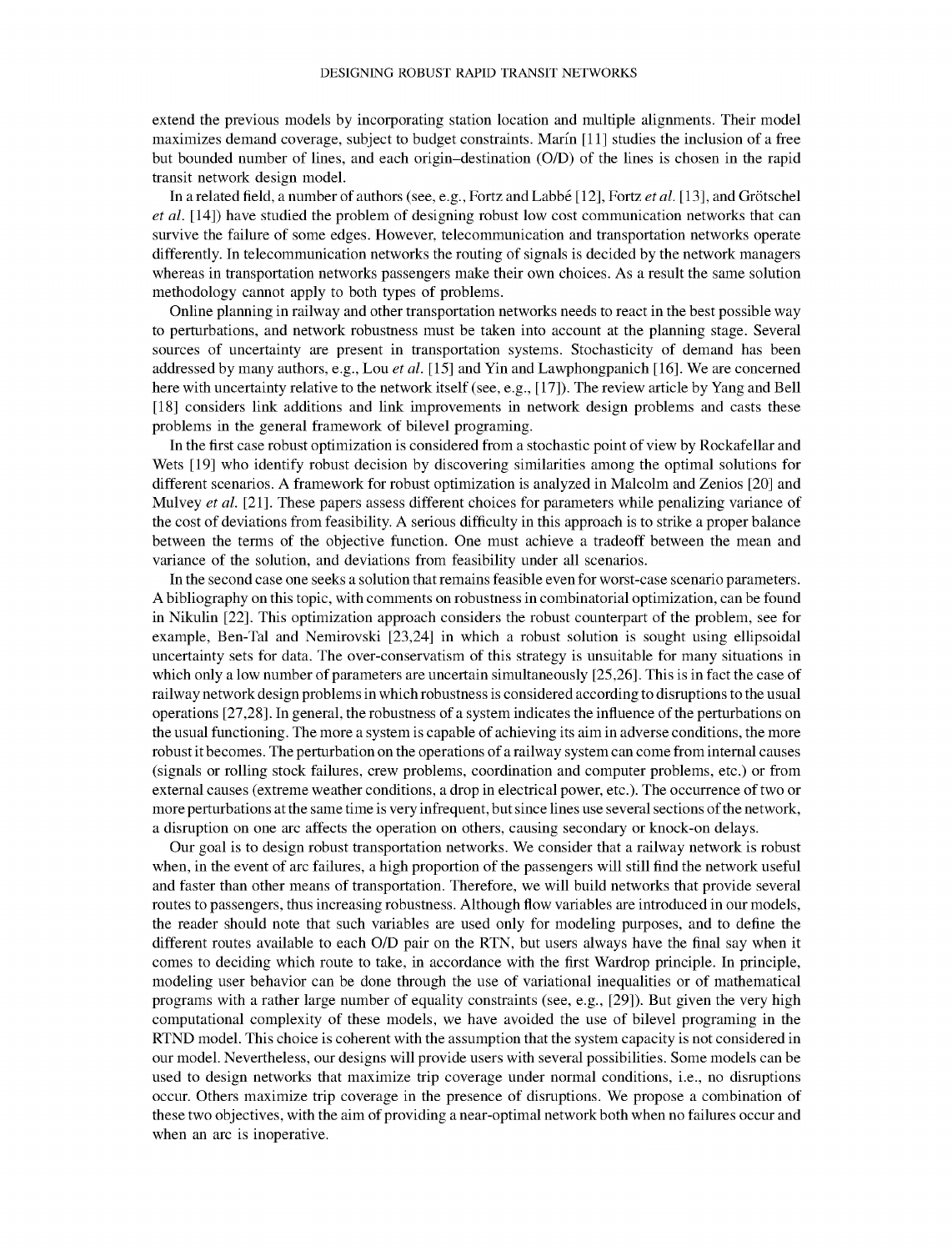The remainder of this paper is organized as follows. Section 2 presents the model for the core network design problem. Section 3 is dedicated to the inclusion in the model of the proposed robustness constraints. Section 4 describes computational experiments. The paper ends with some conclusions.

#### 2. A MODEL FOR THE RAPID TRANSIT NETWORK DESIGN PROBLEM

In our model for the *Rapid Transit Network Design Problem* (RTNDP) we assume that the mobility patterns in a metropolitan area are known. This implies that the number of potential passengers from each origin to each destination is given. We also assume that the locations of the potential stations are given. There already exists a different mode of transportation (for example, private cars) competing with the railway. When deciding which mode each demand is allocated to, the comparison between the generalized costs of the travelers is used. The aim of the model is to design a network, i.e., to decide at which nodes to locate the stations and how to connect them, consisting of railway lines, and covering as many trips as possible. Since resources are limited we also impose a budget constraint on construction costs.

Similar ILP models have appeared in the literature (see [10,30]). In these models, flow variables on the routes through the RTN are binary, therefore allowing only to decide whether an O/D pair is assigned to the RTN or not. In our model we allow these variables to take any value in [0,1] and add flow variables on the alternative mode. This way we allow that part of the demand of the O/D pair is routed through the RTN and the rest through the alternative mode, thus allowing our model to become robust when providing O/D pairs with different alternative routes in the RTN (see Section 3).

#### *2.1. Data and notation*

The model uses the following notation:

- (1) A set  $N = \{n_i: i = 1,2,...,n\}$  of potential sites for locating stations.
- (2) A set *A'* of feasible (bidirectional) arcs linking the elements in A^. Therefore, we have a graph  $G' = (N, A')$ , from which arcs are to be selected to form railway lines. Furthermore, there exists a graph  $G'' = (N, A'')$  representing the network used by the complementary mode (e.g., the street network). Let  $G = (N, A)$ , where  $A = A' \cup A''$ , be the whole network. Denote by  $N(i) = \{n_i : \exists a \in A', a = (n_i,n_i)\}\$ the set of nodes adjacent to  $n_i$ .
- (3) Every feasible arc  $a = (n_i, n_i) \in A'$  has an associated length  $d_{ii}$  equal to approximate Euclidean distances if the system to be designed is underground, and to street network distances if it is at grade. However, forbidden regions will increase distances, and  $d_{ii}$  can also be interpreted as the generalized cost (time) of traversing arc  $a = (n_i, n_i) \in A'$ .
- (4) For every node  $n_i$  and every arc  $a \in A'$  there is an associated cost of constructing the corresponding infrastructure:  $c_i$  is the cost of building a station at node  $n_i$ , and  $c_a$  is the cost of building link a. A bound  $C_{\text{max}}$  on the available budget is also given.
- (5) The demand pattern is given by a vector  $(g_w)$ :  $w \in W$ , where *W* is the set of ordered O/D pairs:  $W = \{w = (p, q) : n_p, n_q \in N\}.$
- (6) The generalized cost of satisfying every demand by the railway network and the complementary modes are  $u_w^{\rm RN}$  and  $u_w^{\rm COM}$ , respectively. While the cost of using the complementary mode depends on its network and therefore is an input data, the cost of using the railway depends on the topology of the network to be constructed. The computation of railway costs  $u^{\text{RN}}_w$  can be done by adding the lengths of the arcs of the path of *w* in the railway network. Let  $u_w$  be the generalized cost of *w* either by  $G'$  or by  $G''$ .

The aim of the model is to design a network consisting of a set *L* of lines, *\L\* being a low number. Since constraints on the total cost will be imposed, we will allow some lines of L to not be included in the designed network. Note that for the model to be meaningful we need to impose technical constraints on the data: both the lengths  $d_{ij}$  on  $A'$  and the complementary mode cost  $u_{w}^{\text{COM}}$  must satisfy the triangle inequality.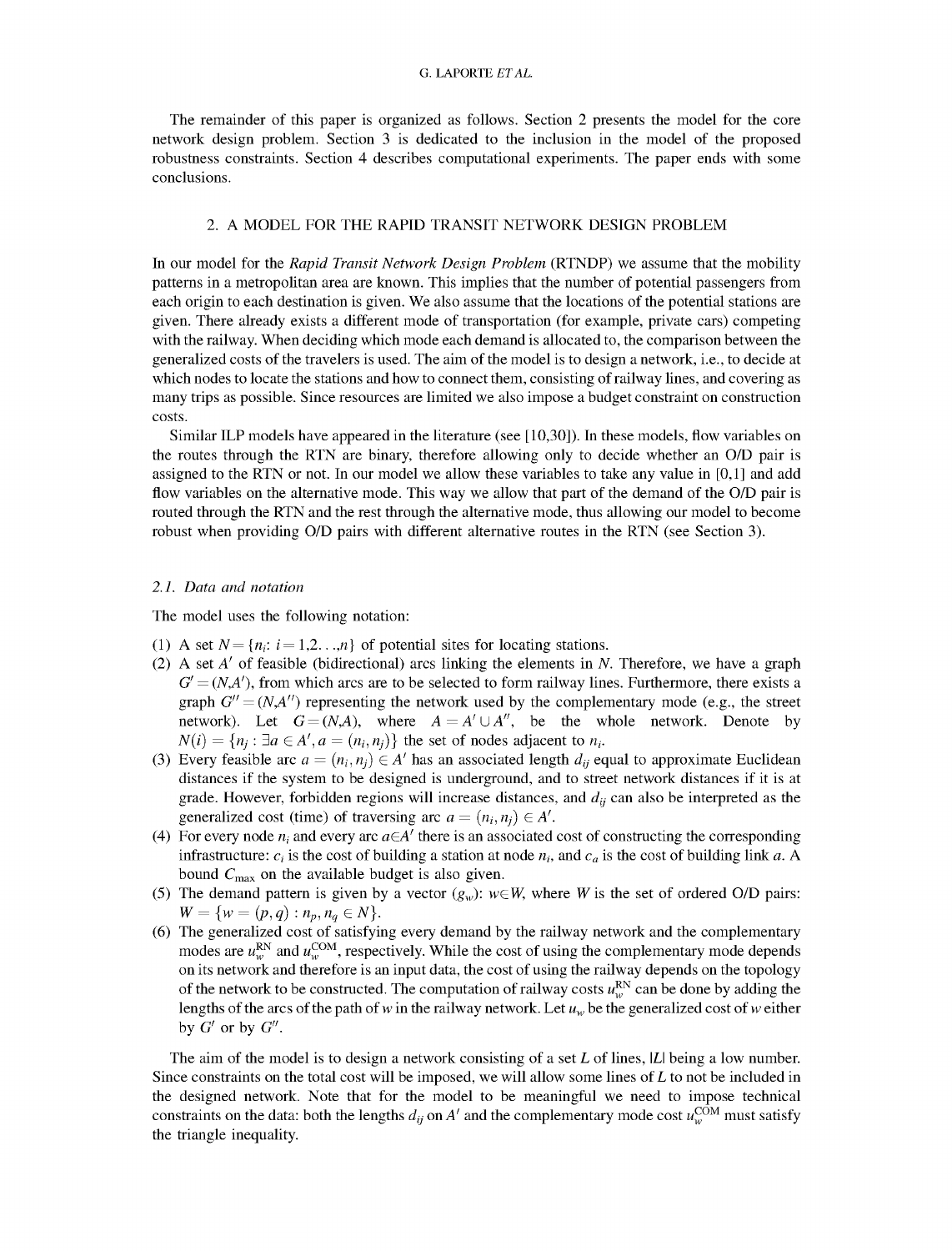## *2.2. Variables*

The following variables will be used in the model:

- 
- $y_i^l = 1$ , if node  $n_i$  is a station of line *l*; 0 otherwise.<br>
 $x_{ij}^l = 1$ , if the arc  $a = (n_i, n_j) \in A'$  belongs to line *l*∈*L*; 0 otherwise.
- $x_{ij}$ , if the arc  $a = (n_i, n_j) \in A'$  belongs to the railway network; 0 otherwise.
- $\tilde{f}_{ij}^{\tilde{w}}$  denotes the proportion the demand of  $w \in W$  going through arc  $(n_i, n_j) \in A'$ , from  $n_i$  to  $n_j$ ,  $\tilde{f}^w_{ii} \in [0,1]$ , if no failure occurs. Note that these variables will define the fastest route for w in the network to be built.
- $\tilde{\varphi}_{ii}^w$  denotes the proportion of the demand of  $w \in W$  through arc  $(n_i, n_j) \in A'$ , from  $n_i$  to  $n_j$ ,  $\tilde{\varphi}_{ii}^w \in [0,1]$ , if no failure occurs.
- $h_l = 1$ , if line *l* is included; 0 otherwise.
- $p_w = 1$ , if the demand of w is allocated to the railway network, that is, if its fastest route in the network takes less time than that of the alternative mode; 0, otherwise.

In practice, variables  $\hat{f}_{ii}^w$  and  $\tilde{\varphi}_{ii}^w$  often take integer values, unless more than one route take equal time.

### *2.3. Objective function and constraints*

The objective of our model is to maximize the railway demand coverage when no disruption occurs:

$$
z_1=\sum_{w=(p,q)\in W}g_wp_w.
$$

The constraints are as follows:

• Budget constraints:

$$
\sum_{(n_i,n_j)\in A',i\n(1)
$$

• Alignment location constraints:

$$
x_{ij}^l \le y_i^l, (n_i, n_j) \in A', i < j, l \in L \tag{2}
$$

$$
x_{ij}^l \le y_j^l, (n_i, n_j) \in A', i < j, l \in L \tag{3}
$$

$$
x_{ij}^l = y_{ji}^l, (n_i, n_j) \in A', i < j, l \in L \tag{4}
$$

$$
x_{ij}^l \le x_{ij}^l, (n_i, n_j) \in A', i < j, l \in L \tag{5}
$$

$$
x_{ij}^l \le \sum_{l \in L} x_{ij}^l, (n_i, n_j) \in A', i < j \tag{6}
$$

$$
\sum_{j \in N(i)} x_{ij}^l \le 2, n_i \in N, l \in L \tag{7}
$$

$$
h_l + \sum_{(n_i, n_j) \in A', i < j} x_{ij}^l = \sum_{n_i \in N} y_i^l, l \in L \tag{8}
$$

$$
\frac{1}{2} - \sum_{(n_i, n_j) \in A', i < j} x_{ij}^l + M(h_l - 1) \le 0, l \in L \tag{9}
$$

$$
\frac{1}{2} - \sum_{(n_i, n_j) \in A', i < j} x_{ij}^l + M h_l \ge 0, l \in L \tag{10}
$$

$$
\sum_{n_i \in B} \sum_{n_j \in B} x_{ij}^l \le |B| - 1, B \subseteq N, |B| \ge 2, l \in L. \tag{11}
$$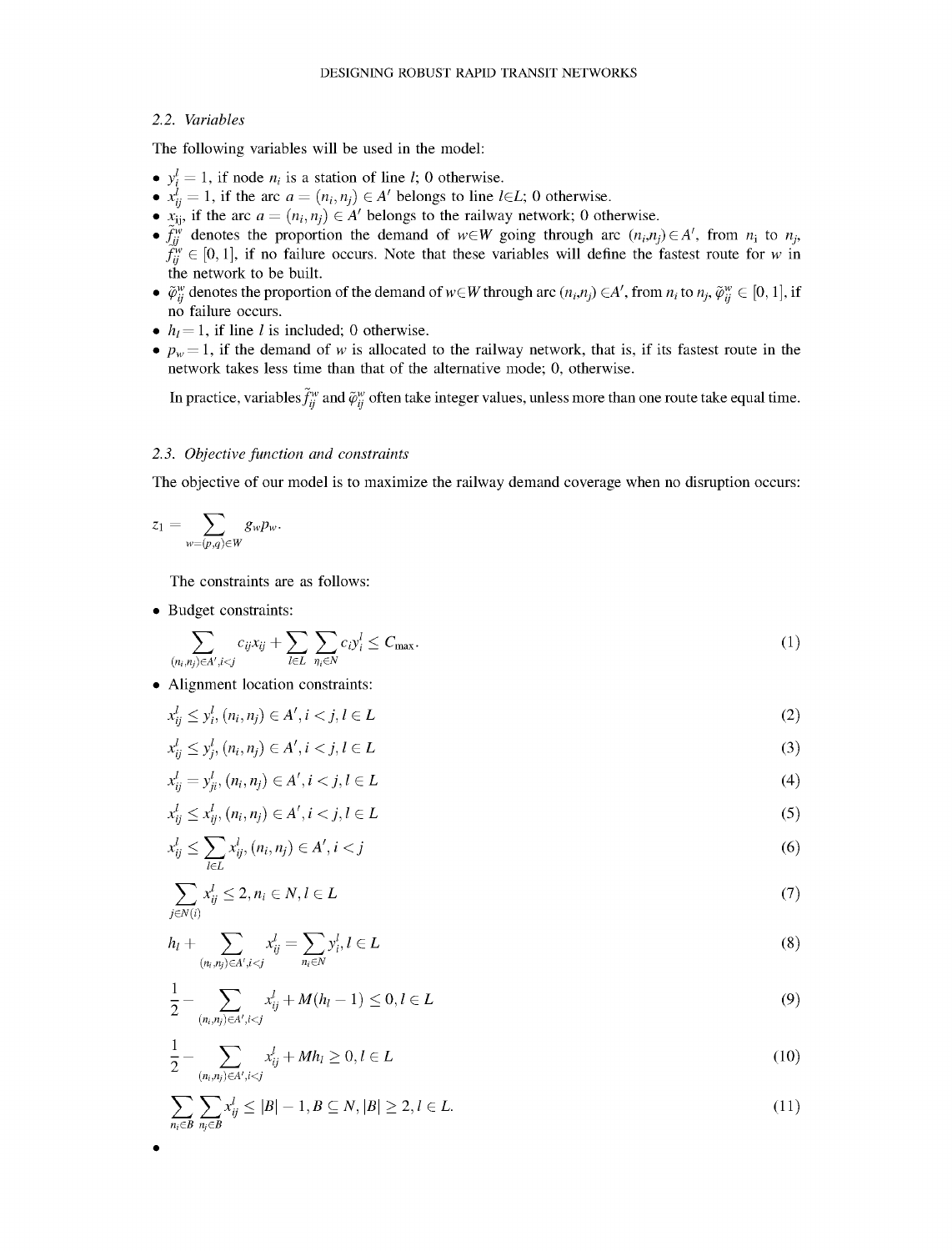Routing demand conservation constraints:

$$
\sum_{(n_i, n_p) \in A'} \tilde{f}_{ip}^w + \sum_{(n_i, n_p) \in A''} \tilde{\varphi}_{ip}^w = 0, w = (p, q) \in W
$$
 (12)

$$
\sum_{(n_p, n_j) \in A'} \tilde{f}_{pj}^w + \sum_{(n_p, n_j) \in A''} \tilde{\varphi}_{pj}^w = 1, w = (p, q) \in W
$$
\n(13)

$$
\sum_{(n_i,n_q)\in A'} \tilde{f}_{iq}^w + \sum_{(n_i,n_q)\in A''} \tilde{\varphi}_{iq}^w = 1, w = (p,q) \in W
$$
\n(14)

$$
\sum_{(n_q, n_j) \in A'} \tilde{f}_{qj}^w + \sum_{(n_q, n_j) \in A''} \tilde{\varphi}_{qj}^w = 0, w = (p, q) \in W
$$
\n(15)

$$
\sum_{(n_i,n_k)\in A'} \widetilde{f}_{ik}^w - \sum_{(n_k,n_i)\in A''} \widetilde{f}_{kj}^w = 0, \text{ if } k \notin \{p,q\}, w = (p,q) \in W
$$
\n
$$
(16)
$$

$$
\sum_{(n_i, n_k) \in A''} \tilde{\varphi}_{ik}^w - \sum_{(n_k, n_j) \in A''} \tilde{\varphi}_{kj}^w = 0, \text{ if } k \notin \{p, q\}, w = (p, q) \in W
$$
\n(17)

$$
\tilde{f}_{ij}^w + \tilde{\varphi}_{ij}^w \le 1, (n_i, n_j) \in A, w \in W.
$$
\n(18)

• Location-allocation constraints:

$$
\tilde{f}_{ij}^w + p_w - 1 \le \sum_{l \in L} x_{ij}^l, (n_i, n_j) \in A', w \in W.
$$
\n(19)

• Splitting demand constraints:

$$
\varepsilon + u_w - u_w^{\text{COM}} - M(1 - p_w) \le 0, w = (p, q) \in W.
$$
\n(20)  
\nwhere  $u_w = \sum_{(n_i, n_j) \in A'} d_{ij} \tilde{f}_{ij}^w + \sum_{(n_i, n_j) \in A''} u_{ij}^{\text{COM}} \tilde{\varphi}_{ij}^w, M \text{ is a large real number, } \varepsilon > 0 \text{ is a small tolerance, and}$ 

 $u_{ii}^{\text{COM}}$  is the generalized cost of traversing arc  $(n_i, n_j)$  by the complementary mode.

Constraint (1) is the budget constraint. Constraints (2) and (3) ensure that a link is included in the railway network only if the nodes to which the link is incident are also selected. Constraints (4) allow edges to be used in both directions. Constraints (5) and (6) state that arc  $(n_i, n_j)$  is built if and only if a line uses it. Constraints (7) force each node to have at most two associated edges of each line. Constraints (11) ensure that a line does not contain a cyclic subgraph. Note that these constraints along with (8) guarantee that the lines to be constructed will induce paths. However, a line of the network must have at least one edge, which is ensured by constraints (9). If a line *I* is not considered in the design then it does not have any edge by  $(10)$ . Constraints  $(12)$ – $(18)$  are the flow conservation constraints at each node. The incoming flow equals the outgoing flow for both pairs of variables. We also impose that both outgoing flows and both incoming flows must be equal to 1 at the beginning and at the end of the paths, respectively. Constraints (19) guarantee that an O/D pair demand is routed on an edge only if this edge belongs to the railway network. Finally, constraints (20) force the demand to be assigned to the railway mode if and only if the associated cost of using this network (taking the fastest route) does not exceed the corresponding cost of the complementary mode. The role of  $\varepsilon$  in these constraints is to break ties. For the sake of simplicity mode choice was reduced to a 0-1 decision. However, our model admits a more elaborated mode distribution as that applied in the paper by Marin and Garcia-Rodenas [31] where a piecewise linear approximation of a logit function is considered. For computational reasons, transfer costs are not taken into account in this model since the model is already rather heavy. A model in which transfers are considered is provided in Garzón et al. [32].

### 3. INTRODUCING ROBUSTNESS IN THE MODEL

Our model for the design of a railway network does not consider the system capacity. This is consistent with the assumption that public transportation costs are independent of link passenger flows, for which we assume that the available capacity is sufficient. This context is one for which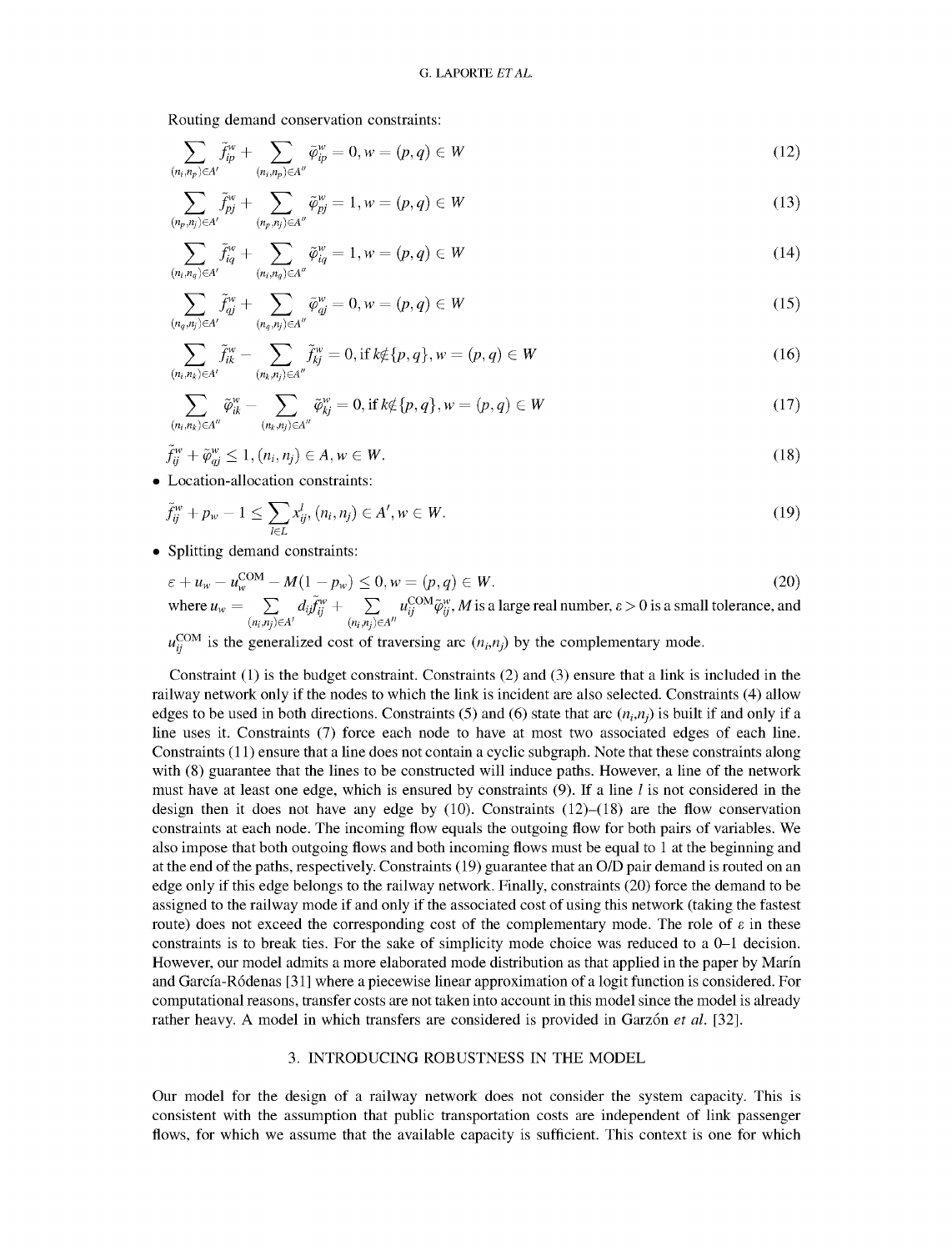### DESIGNING ROBUST RAPID TRANSIT NETWORKS

the user-link assignments are all-or-nothing. This leads to concentrating riders for each O/D pair in single routes. Since this type of solution usually implies that some parts of the network are crowded while others are almost empty, the RTNDP model has no robust network solution and any disruption of service, especially in the most crowded sections of the network, involves a large number of passengers. The introduction of the robustness constraints not only provides alternative routes in the event of arc failure, but it also helps avoid congestion on a restricted set of arcs.

To incorporate the robustness constraints in the model, we introduce the following variables:

- $f_{ij}^w$  denotes the proportion of the demand of  $w \in W$  that goes through arc  $(n_i, n_j) \in A'$ , from  $n_i$  to  $n_j$ ,  $f_{ii}^{\scriptscriptstyle{W}} \in [0,1]$ , if a failure occurs.
- $\varphi_{ii}^w$  denotes the proportion of the demand of  $w \in W$  that travels through arc  $(n_i, n_j) \in A''$ , from  $n_i$  to  $n_j$ ,  $\varphi_{ii}^{\dot{w}} \in [0,1]$ , if a failure occurs.

These variables are created in order to provide O/D pairs with different alternative routes. They just seem a duplication of the  $f$ ,  $\tilde{\varphi}$  variables, but they are in fact crucial to our definition of robustness. Although the new variables are defined as percentage of the demand of each O/D pair going through certain arcs, they should be seen as alternative routes, since users have the power to decide which route to take.

The objective now consists not only of maximizing demand coverage, but it also takes into account the effects of possible failures in the network. Therefore, apart from *zi,* two other customer-oriented criteria are combined in the objective function:

• The maximization of the railway demand coverage in case of failures:

$$
z_2=\sum_{w=(p,q)\in W}g_w\left(\sum_{j\in N(p),(n_p,n_j)\in A'}f_{pj}^w\right).
$$

Note that  $\sum_{p} f_{pi}^w$  is the proportion of the demand of the O/D pair  $w = (p,q)$  that will use  $j \in N(p), (np, nj) \in A'$ 

the railway network.

• The minimization of the total routing maximal value:

$$
z_{\text{DIST}} = \sum_{w \in W, (i,j) \in A'} f_{ij}^w d_{ij}.
$$

The objective function becomes

$$
z = \alpha z_1 + (1 - \alpha)z_2 - \beta z_{\text{DIST}}.
$$

where  $\beta$  is a positive number close to 0, to keep  $z_1$  and  $z_2$  as primary goals. If  $\alpha \in [0,1]$  is close to 1, the objective is to maximize the demand coverage when no arc fails. In contrast, if  $\alpha$  is close to 0, the objective is to maximize the demand coverage when arcs fail. We add the term  $z_{\text{DIST}}$  to force the model to choose the shortest of all potential routes (still keeping as primary goal the demand coverage). The model has the same structure as that of Section 2.3, with the following changes. Constraints (12)-(18) become

• Routing demand conservation constraints:

$$
\sum_{(n_i,n_p)\in A'} f_{ip}^w + \sum_{(n_i,n_p)\in A''} \varphi_{ip}^w = 0, w = (p,q) \in W
$$
\n(21)

$$
\sum_{(n_p,n_j)\in A'} f_{pj}^w + \sum_{(n_p,n_j)\in A''} \varphi_{pj}^w = 1, w = (p,q) \in W
$$
\n(22)

$$
\sum_{(n_i,n_q)\in A'} f_{iq}^w + \sum_{(n_i,n_q)\in A''} \varphi_{iq}^w = 1, w = (p,q) \in W
$$
\n(23)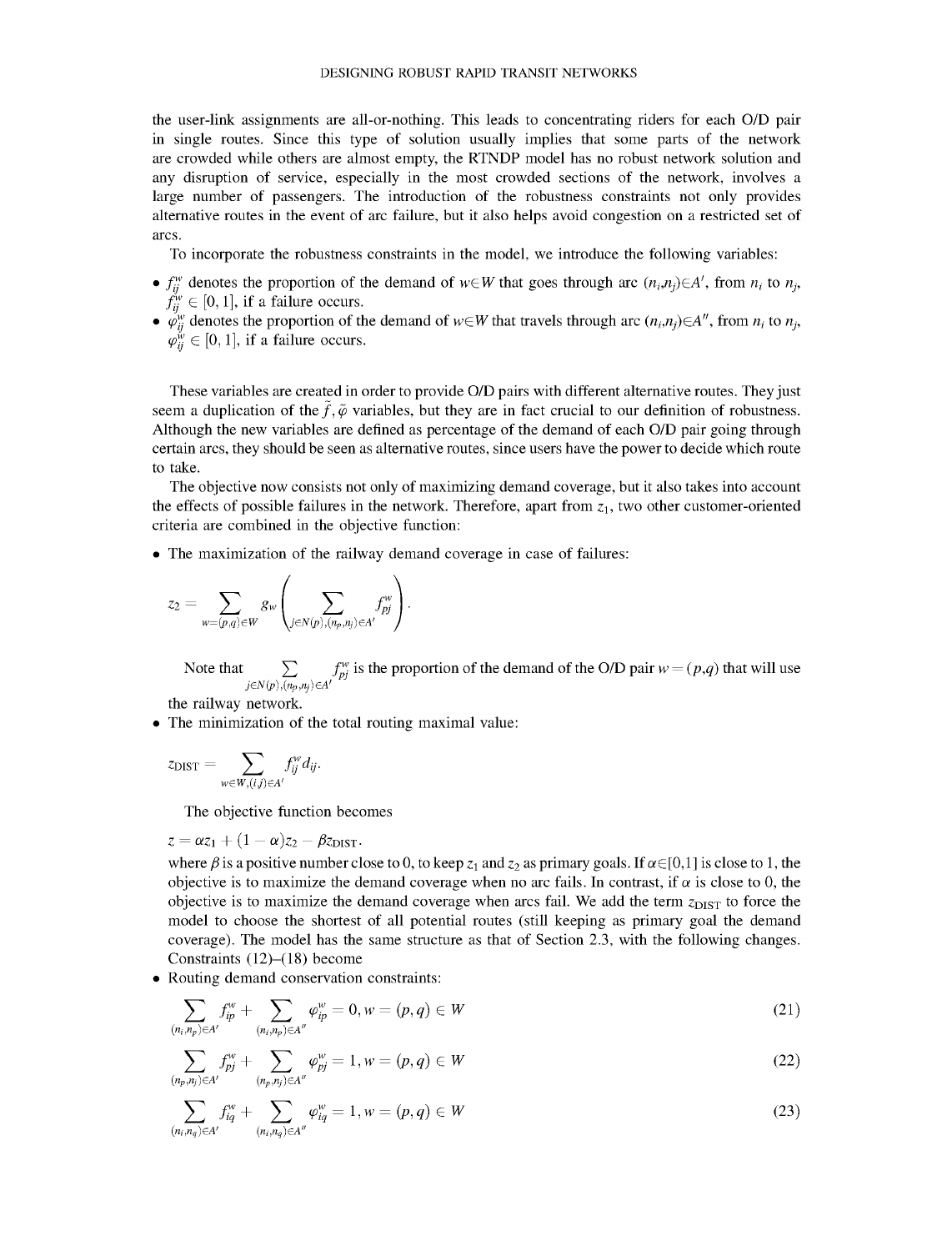$$
\sum_{(n_q, n_j) \in A'} f_{qi}^w + \sum_{(n_q, n_j) \in A''} \varphi_{qi}^w = 0, w = (p, q) \in W
$$
\n(24)

$$
\sum_{(n_i,n_k)\in A'} f_{ik}^w - \sum_{(n_k,n_j)\in A'} f_{kj}^w = 0, \text{ if } k \notin \{p,q\}, w = (p,q) \in W
$$
\n(25)

$$
\sum_{(n_i, n_k) \in A''} \varphi_{ik}^w - \sum_{(n_k, n_i) \in A''} \varphi_{kj}^w = 0, \text{ if } k \notin \{p, q\}, w = (p, q) \in W
$$
\n(26)

$$
f_{ij}^w + \varphi_{ij}^w \le 1, (n_i, n_j) \in A, w \in W
$$
\n(27)

$$
M_{ij}^{\mathcal{W}} \geq \tilde{f}_{ij}^{\mathcal{W}}, (n_i, n_j) \in A, \mathcal{W} \in W.
$$
 (28)

Constraints (21)–(26) are flow conservation constraints (as for variables  $\tilde{f}$  and  $\tilde{\varphi}$ ). Constraints (28) state that the fastest route for an O/D pair (defined by variables  $\hat{f}$  and  $\tilde{\omega}$ ) must be among the different alternative routes chosen for that pair. Constraints (19) become:

$$
f_{ij}^w + p_w - 1 \leq \sum_{l \in L} x_{ij}^l, (n_i, n_j) \in A', w \in W.
$$

since we must now build the arcs for every possible route.

# *3.1. Demand-arc flow constraints*

The first kind of robustness constraints to be introduced are called demand-arc flow constraints (DAF) and allow the demand of every arc to be routed through alternative paths, considering the complementary mode as an alternative. A disadvantage of multi-path routing lies in the fact that the demand is split, and therefore a more expensive but more robust solution arises. The user cost difference between the standard RTNDP and the RTNDP with demand-arc constraints is the price of robustness [26].

These constraints, called demand-arc flow constraints, DAF for short, allow the demand of every arc of every O/D pair *w* to use at least  $r_{ii}^{w}$  different routes. Therefore,

$$
f_{ij}^w \leq \frac{1}{r_{ij}^w}, (n_i, n_j) \in A'_{\text{DAF}} \subseteq A', w \in W_{\text{DAF}} \subseteq W.
$$

where  $A'_{\text{DAF}}$  and  $W_{\text{DAF}}$  are the sets of selected arcs and O/D pairs, respectively. The limitation can be uniform so that  $r_{ij}^w = r$ ,  $\forall (n_i, n_j) \in A'_{\text{DAF}}$ ,  $w \in W_{\text{DAF}}$ . If r is a positive integer, then these constraints impose that each affected O/D pair will have  $r$  different alternative routes in the network (if this is allowed by the budget constraint).

To illustrate, consider the example of Figure 1 where demand (1,3) takes the direct route  $f_{1,3}^{1,3} = 1$ . If To impose DAF constraints with  $r = 2$ , this demand now has two possible routes: directly from  $n_1$  to  $n_2$ . or via node 2 as depicted in Figure 2, that is,  $t_1^{1,3} = t_1^{1,3} = t_2^{1,3} = 0.5$ .  $\frac{1}{2}$  as depicted in Figure 2, that is,  $f_{1,3} = f_{1,2} = f_{2,3} = 0.5$ .

#### *3.2. Arc flow constraints*

An interpretation of the arc flow constraints, AF for short, is that only a percentage of the total number of O/D pairs will have their demand routed through the arcs involved. In case of arc failure, only a percentage of the O/D flows will be affected

$$
\sum_{w \in W_{\mathrm{AF}}} f_{ij}^w + \sum_{w \in W_{\mathrm{AF}}} f_{ji}^w \le \frac{|W_{\mathrm{AF}}|}{r_{ij}}, (n_i, n_j) \in A'_{\mathrm{AF}} \subseteq A', W_{\mathrm{AF}} \subseteq W.
$$

where  $r_{ij}$  plays the same role as  $r_{ij}^w$  and  $A'_{AF}$  and  $W_{AF}$  are the subset of arcs and the subset of O/D pair that will be considered, respectively. A common situation arises when the upper bound is uniform  $r_{ij} = r$ ,  $\forall (n_i, n_j) \in A'_{AF}$ . Note that this constraint relaxes the constraint on demand-arc flow, and may only affect some arcs, for example, the hub transit network. Another possibility is to consider only a selected group of O/D pairs, for example, O/D pairs with a long distance between the origin and the destination, or pairs without private car availability.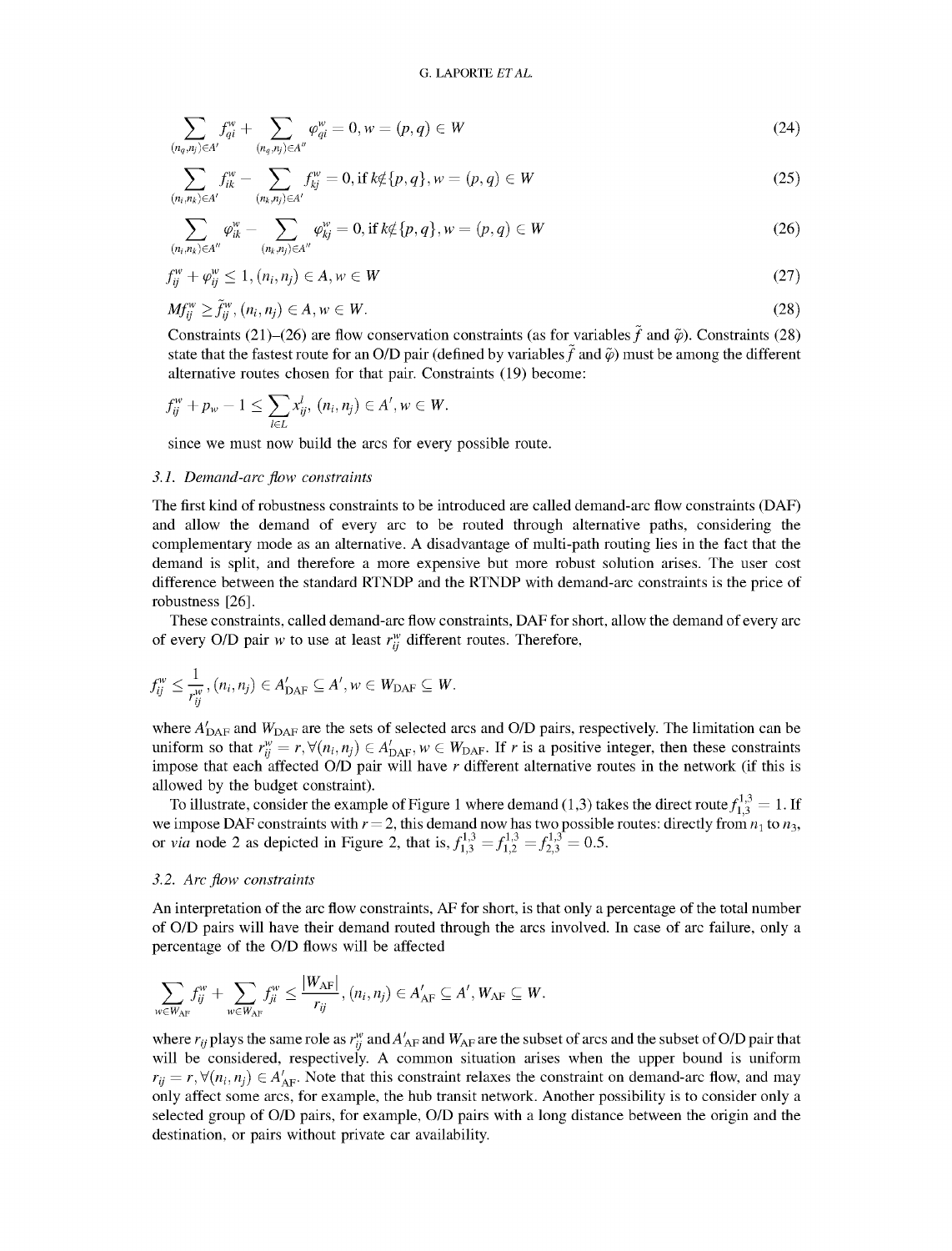

Figure 1. Lines of the network and flow from  $n_1$  to  $n_3$  when  $r = 1$  and  $C_{\text{max}} = 40$ .

### *33. Arc demand constraints*

When imposing arc demand constraints, AD for short, only a percentage of the total traffic may be routed through the selected arcs. These constraints imply that the O/D demands are spread over a number of arcs, thus avoiding their concentration and railway congestion.

$$
\sum_{w\in W_{\mathrm{AD}}}f_{ij}^w g_w+\sum_{w\in W_{\mathrm{AD}}}f_{ji}^w g_w\leq \frac{\Sigma_{w\in W} g_w}{r_{ij}}, (n_i, n_j)\in A_{\mathrm{AD}}'\subseteq A', W_{\mathrm{AD}}\subseteq W.
$$

where  $A'_{AD}$  and  $W_{AD}$  are the subset of arcs and the subset of O/D pairs to be considered, respectively. As before, it is often the case that  $r_{ij} = r, \forall (i, j) \in A'_{AD}$ . Also, as for the previous constraints and for the same reason, a selected group of O/D pairs to which the constraints are applied may be selected. It should be stressed that the flow variables  $f$  and  $\varphi$  are only introduced for computational purposes and to define the different routes on the RTN for each O/D pair, but users are free to choose their route (we assume they will choose the fastest one available). For instance, in Figure 2 the flow from node 1 to



Figure 2. Lines of the network and flow from  $n_1$  to  $n_3$  when  $r = 2$  and  $C_{\text{max}} = 40$ .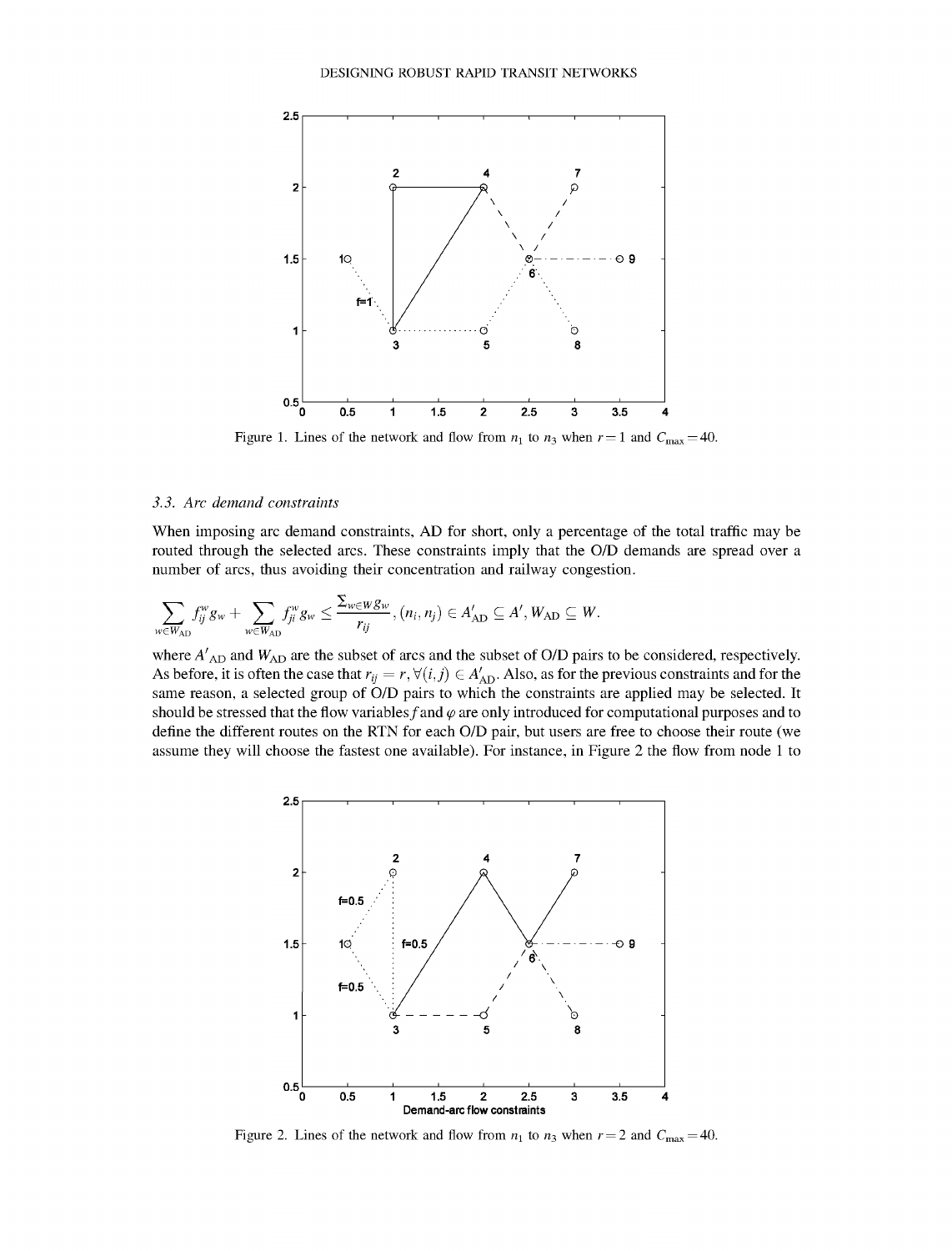node 3 is split into two. This does not mean that half of the users go *via* one route and the other half *via*  the other route, but only that users can choose either alternative, and, if one of them is not available, users can still find the RTN attractive.

#### 4. COMPUTATIONAL EXPERIMENTS

Our computational experiments aim to assess to which extent the parameter  $\alpha$  affects the objective function and the resulting network. The model was solved by branch-and-bound, which was implemented in GAMS 22.2 and CPLEX 10.0. The network depicted in Figure 3 was used for the experiments. Each node has an associated construction cost  $c_i$ , and a pair  $(c_{ij}, d_{ij})$  is associated to each edge, where  $c_{ij}$  and  $d_{ij}$  are the construction cost of the edge and its length. The latter parameter can also represent the generalized cost of traversing the edge using the railway system.

The O/D demands  $g_w$  and the cost  $u_w^{\text{COM}}$  for each O/D pair  $w \in W$  are

|                                                                                                                                                                                                                     | $\boldsymbol{0}$ | 9                | 26 | 19 | 13                       | 12               | 6                           | 6                | $\overline{\mathcal{A}}$ |                                        |                          |          |
|---------------------------------------------------------------------------------------------------------------------------------------------------------------------------------------------------------------------|------------------|------------------|----|----|--------------------------|------------------|-----------------------------|------------------|--------------------------|----------------------------------------|--------------------------|----------|
| $G = \begin{pmatrix} 0 \\ 11 \\ 30 \\ 21 \\ 14 \\ 26 \\ 7 \\ 5 \\ 6 \end{pmatrix}$                                                                                                                                  |                  | $\boldsymbol{0}$ | 14 | 26 | 7                        | 18               | 3                           | $\tau$           | 9                        |                                        |                          |          |
|                                                                                                                                                                                                                     |                  | 19               | 0  | 30 | 24                       | 8                | 3                           | 9                | 11                       |                                        |                          |          |
|                                                                                                                                                                                                                     |                  | 9                | 11 | 0  | 22                       | 16               | 21                          | 18               | 16                       |                                        |                          |          |
|                                                                                                                                                                                                                     |                  | 14               | 8  | 9  | $\boldsymbol{0}$         | 20               | 12                          | 18               | 9                        |                                        |                          |          |
|                                                                                                                                                                                                                     |                  | $\,1$            | 22 | 24 | 13                       | $\boldsymbol{0}$ | 11                          | 28               | 21                       |                                        |                          |          |
|                                                                                                                                                                                                                     |                  | $\frac{5}{9}$    | 6  | 19 | 15                       | 13               | 0                           | 16               | 14                       |                                        |                          |          |
|                                                                                                                                                                                                                     |                  |                  | 11 | 16 | 17                       | 25               | 17                          | 0                | 21                       |                                        |                          |          |
|                                                                                                                                                                                                                     |                  | 8                | 10 | 18 | 11                       | 20               | 14                          | 20               | $\overline{0}$           |                                        |                          |          |
|                                                                                                                                                                                                                     |                  |                  |    |    | $\overline{c}$           |                  | 1,6                         | 2, 5             | 4                        | 3, 6                                   | 4,6                      |          |
|                                                                                                                                                                                                                     |                  |                  |    |    | 1, 2                     |                  | 1, 5                        | 2, 5             | 3, 2                     | 3, 5                                   | 4, 5                     |          |
|                                                                                                                                                                                                                     |                  |                  |    |    | 1, 3                     |                  | 0,9                         | $\overline{2}$   | 3,3                      | 2, 9                                   | 3, 9                     |          |
|                                                                                                                                                                                                                     |                  |                  |    |    | $\boldsymbol{0}$         |                  | 1, 8                        | $\overline{2}$   |                          | $\frac{3}{5}$ , 8                      | $4,1$<br>3<br>2,5<br>2,5 |          |
|                                                                                                                                                                                                                     |                  |                  |    |    | $\overline{2}$           |                  | $\boldsymbol{0}$            | 1, 5             | $\frac{2}{3}$            | $\begin{bmatrix} 2 \\ 3 \end{bmatrix}$ |                          | $\vdots$ |
|                                                                                                                                                                                                                     |                  |                  |    |    | $\,1\,$                  |                  | 1, 5                        | $\boldsymbol{0}$ | 2, 5                     |                                        |                          |          |
| $\label{eq:2.1} \mathcal{M} = \begin{pmatrix} 0 & 1, & & \\ 2 & 0 & \downarrow, & \\ 1,5 & 1,4 & 0 & \\ 1,9 & 2 & 1,9 & 7 \\ 3 & 1,5 & 2 & \\ 2,1 & 2,7 & 2 & \\ 3,9 & 3,9 & \\ 5 & 3 & \\ 4,6 & & & \end{pmatrix}$ |                  |                  |    |    | $\sqrt{2}$               |                  | $\mathbf{3}$                | 2, 5             | $\boldsymbol{0}$         | 2, 5                                   |                          |          |
|                                                                                                                                                                                                                     |                  |                  |    |    | $\overline{\mathcal{L}}$ |                  | $\overline{2}$              | $\mathfrak{Z}$   | 2, 5                     | $\boldsymbol{0}$                       | $2,5$<br>0               |          |
|                                                                                                                                                                                                                     |                  |                  |    |    | 3, 5                     |                  | $\ensuremath{\mathfrak{Z}}$ | 2, 5             | 2, 5                     | 2, 5                                   |                          |          |

As usual, subtour elimination constraints (11) where initially relaxed and gradually imposed, except in the case of circular lines.

Table I summarizes our results. We have used  $C_{\text{max}} = 40$ , and we have imposed the three different robustness constraints separately, over the central arcs,  $(2,3)$ ,  $(2,4)$ ,  $(3,4)$ ,  $(3,5)$ ,  $(4,5)$ . The resulting networks are:  $R1 = \{(1,3,4,7,6,8), (3,5,6,9)\}\$ , and  $R2 = \{(4,6,7), (6,8), (1,2,3,1), (3,5,6,9)\}\$ .



Figure 3. Test network.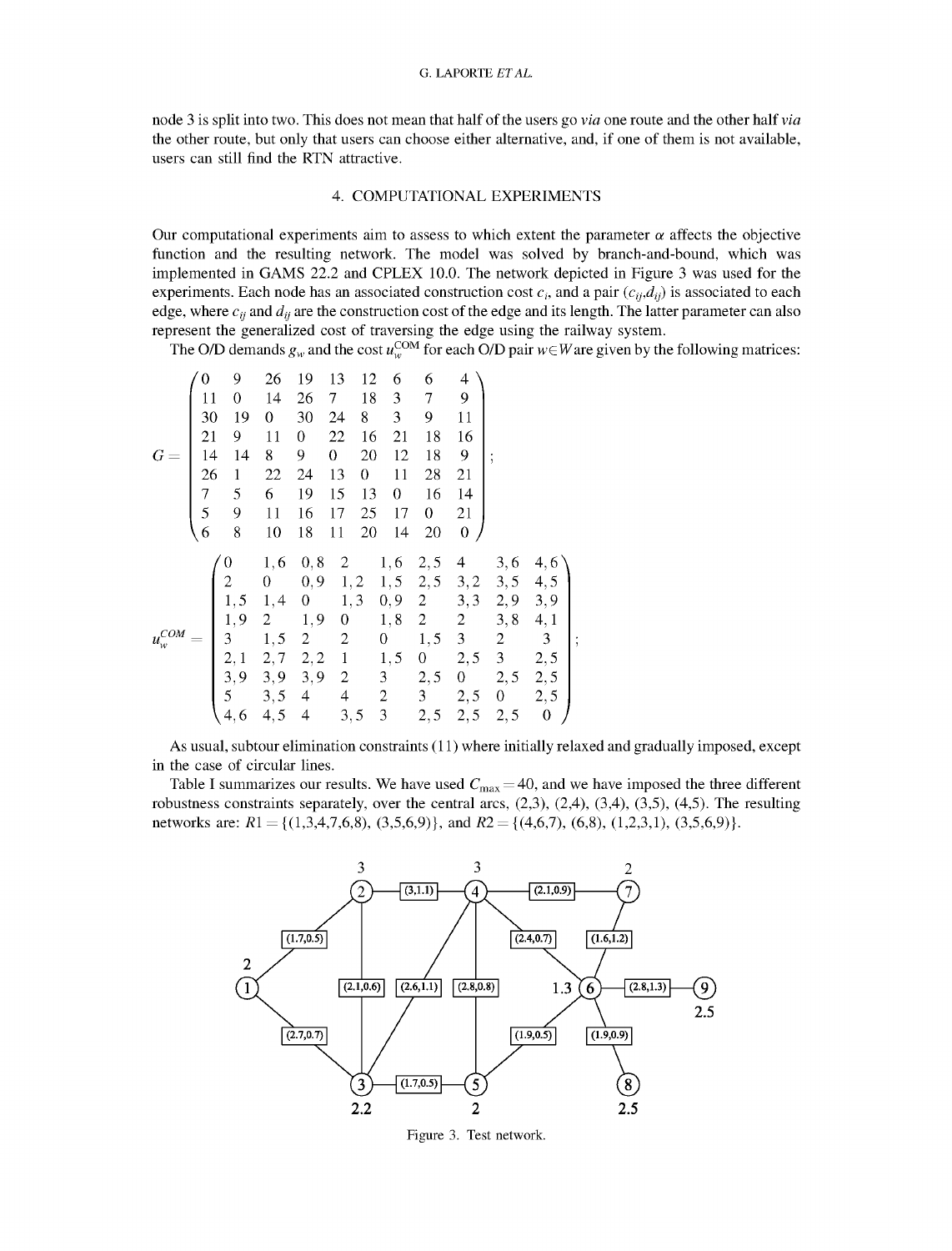| $\alpha$ | DAF, $r=2$ |       |    |       | $AF_r = 10$ |    | $AD, r = 10$ |        |            |
|----------|------------|-------|----|-------|-------------|----|--------------|--------|------------|
|          | $Z_1$      | $Z_2$ | R  | $Z_1$ | $Z_2$       | R  | $Z_1$        | $Z_2$  | R          |
| $\theta$ | 792        | 792   | R1 | 792   | 716.2       | R1 | 792          | 659.16 | R1         |
| 0.25     | 792        | 792   | R1 | 792   | 716.2       | R1 | 831          | 652.1  | R2         |
| 0.5      | 792        | 792   | R1 | 831   | 683.02      | R2 | 831          | 652.1  | R2         |
| 0.75     | 792        | 792   | R1 | 831   | 683.02      | R2 | 831          | 652.1  | R2         |
|          | 831        | 658.9 | R2 | 831   | 683.02      | R2 | 831          | 652.1  | <i>R</i> 2 |

Table I. Traffic covered by the railway network when no failure occurs and when failures occur, and resulting networks imposing the three different robustness constraints for different values of  $\alpha$ .



Figure 4. Demand-arc flow constraints for  $r = 1(+)$ ,  $r = 2$  ( $\Box$ ),  $r = 3$  ( $\diamondsuit$ ).

Figure 4 shows the asymptotic behavior of trip coverage with respect to budget when imposing DAF constraints for different values of r. One can see that in certain cases it is not worth investing more money in the network, since the increase in trip coverage is too low. Other observations are:

- The higher the value of  $r$ , the lower the covered traffic.
- The higher the value of  $r$ , the smoother the increase of the covered traffic. Thus, increasing robustness makes the network less profitable in terms of trip coverage.
- The maximum curvature decreases as the robustness of the network increases. The value of the budget which a larger starts triggering of trip coverage increases with r.

We are aware that our experiments are limited by the size of the instances that can be solved optimally. Our aim was not to solve large-scale instances, but rather to illustrate the feasibility of integrating robustness considerations in a planning model. Metaheuristics should likely be used for larger instances. Work along these lines is presented in Garzon *et al.* [33]. Another possibility is to use decomposition methods [30].

# 5. CONCLUSIONS

An integer linear programing model for building railway networks in competition with previously built networks was developed. Three ways of introducing robustness by capacity constraints were also studied. Experiments on robustness constraints were conducted on a small network. Further research avenues include improving the RTNDP model in different ways, namely by considering the multinomial logit mode demand distribution (see [31]) or constructing stochastic assignment model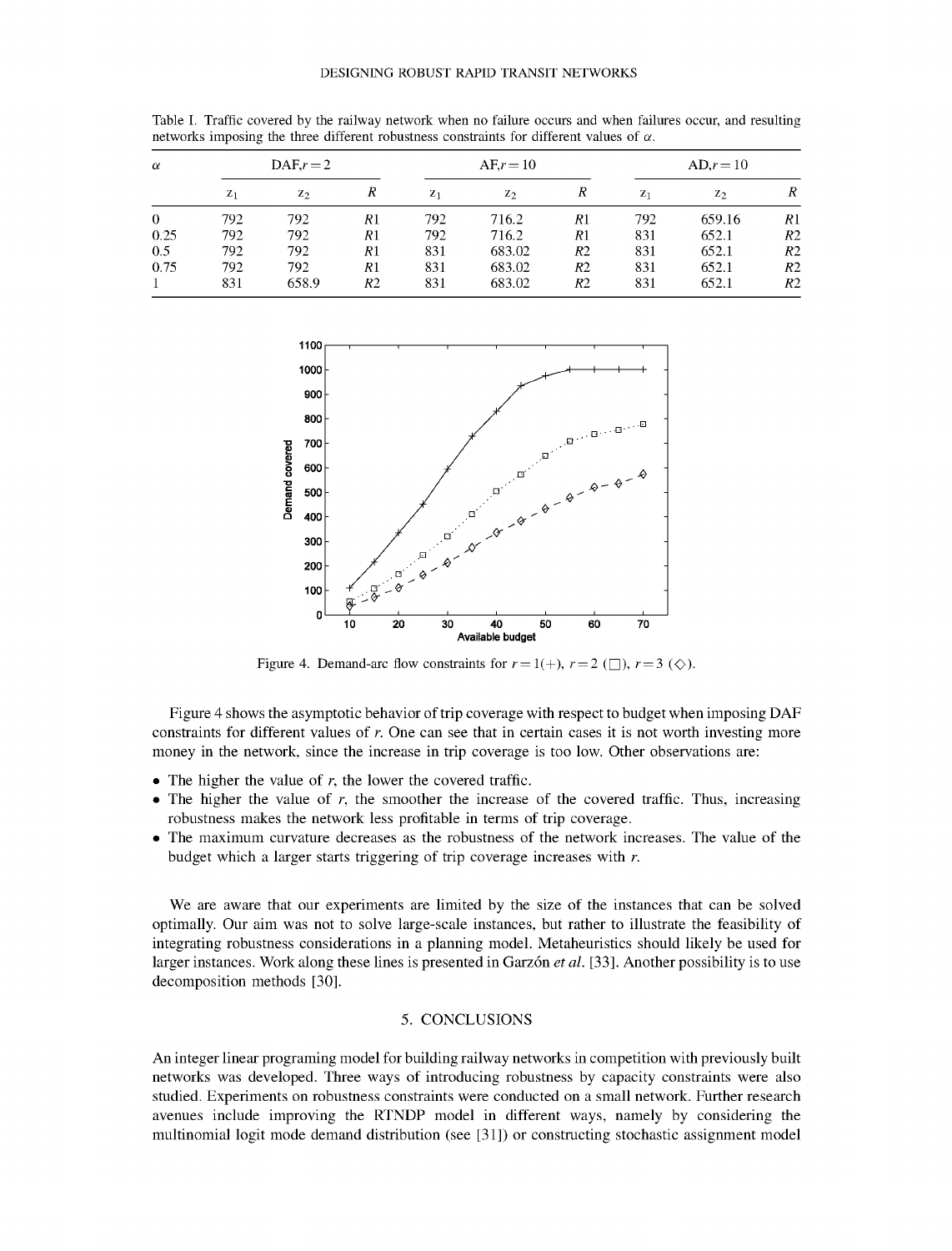### G. LAPORTE *ETAL.*

including the possibility of arc failure in the arc travel time stochasticity [34]. In addition, powerful metaheuristics could be developed to handle realistic size instances.

#### ACKNOWLEDGEMENTS

This work was partially supported by the Future and Emerging Technologies Unit of EC (1ST priority—6th FP), under contract no. FP6-021235-2 (project ARRIVAL), by the Ministerio de Fomento (Spain) under project PT2007-003-08CCPP, by the Ministerio de Educacion y Ciencia (Spain) under projects TRA2005-09068-C03-01 and MTM2006-15054, by the Ministerio de Ciencia e Innovacion (Spain) under project TRA2008-06782-C02-01, and by the Canadian Natural Sciences and Engineering Research Council under grant 39682-05. This support is gratefully acknowledged. Thanks are due to two referees for their valuable comments.

#### **REFERENCES**

- 1. Gendreau M, Laporte G, Mesa JA. Locating rapid transit lines. *Journal of Advanced Transportation* 1995; 29:145- 162.
- 2. Bruno G, Ghiani G, Improta G. A multi-modal approach to the location of a rapid transit line. *European Journal of Operational Research* 1998; 104:321-332.
- 3. Bruno G, Gendreau M, Laporte G. A heuristic for the location of a rapid transit line. *Computers & Operations Research 2002;* 29:1-12.
- 4. Dufourd H, Gendreau M, Laporte G. Locating a transit line using tabu search. *Location Science* 1996; 4:1-19.
- 5. Laporte G, Mesa JA, Ortega FA, Sevillano I. Maximizing trip coverage in the location of a single rapid transit alignment. *Annals of Operations Research* 2005; 136:49-63.
- 6. Hamacher H, Liebers A, Schobel A, Wagner D, Wagner F Locating new stops in a railway network. *Electronic Notes in Theoretical Computer Science* 2001; 50:11.
- 7. Laporte G, Mesa JA, Ortega FA. Locating stations on rapid transit lines. *Computers & Operations Research* 2002; 29:741-759.
- 8. Garcia R, Marin A. Urban multimodal interchange design methodology. In *Mathematical Methods on Optimization in Transportation Systems,* Pursula M, Niittymaki J (eds). Kluwer: Boston, 2001; 49-79.
- 9. Garcia R, Marin A. Parking capacity and pricing in park'n ride trips: a continuous equilibrium network design problem. *Annals of Operations Research* 2002; 116:153-178.
- 10. Laporte G, Marin A, Mesa JA, Ortega FA. An integrated methodology for the rapid transit network design problem. *Lecture Notes in Computer Science. Algorithmic Methods for Railway Optimization* 2007; 4359:187-199.
- 11. Marin A. An extension to rapid transit network design problem. *TOP* 2007; 15:231-241.
- 12. Fortz B, Labbe M. Two-connected networks with rings of bounded cardinality. *Computational Optimization and Applications* 2004; **27**:123-148.
- 13. Fortz B, Mahjoub AR, McCormick ST, Pesneau P. Two-edge connected subgraphs with bounded rings: polyhedral results and branch-and-cut. *Mathematical Programming* 2006; 105:85-111.
- 14. Grotschel M, Monma CL, Stoer M. Polyhedral and computational investigations for designing communication networks with high survivability requirements. *Operations Research* 1995; 43:1012-1024.
- 15. Lou Y, Yin Y, Lawphongpanich S. A robust approach to discrete network designs with demand uncertainty. Transportation Research Record: *Journal of the Transportation Research Board* 2009; 2090:86-94.
- 16. Yin Y, Lawphongpanich S. A robust approach to continuous network designs with demand uncertainty. In *Transportation and Traffic Theory,* AUsop RE, Bell MGH, Heydecker BG (eds). Elsevier: Amsterdam, 2007; 111-126.
- 17. Lo HK, Tung Y-K. Network with degradable links: capacity analysis and design. *Transportation Research Part B*  2003; 37:345-363.
- 18. Yang H, Bell MGH. Models and algorithms to road network design: a review and some new developments. *Transport Reviews* 1998; 18:257-278.
- 19. Rockafellar RT, Wets RJ-B. Scenarios and policy aggregation in optimization under uncertainty. *Mathematics of Operation Research* 1991; 16:119-147.
- 20. Malcolm S, Zenios SA. Robust optimization for power systems expansion under uncertainty. *Journal of the Operational Research Society* 1994; 45:1040-1049.
- 21. Mulvey JM, Vanderbei RJ, Zenios SA. Robust optimization for large-scale systems. *Operations Research* 1995; 43:264-281.
- 22. Nikulin Y Robustness in Combinatorial Optimization and Scheduling Theory: An Annotated Bibliography, Manuskripte aus den Instituten fiir Betriebswirtschaftslehre der Universitat Kiel, Publication 606, 2006.
- 23. Ben-Tal A, Nemirovski A. Robust convex optimization. *Mathematics of Operations Research* 1998; 23:769-805.
- 24. Ben-Tal A, Nemirovski A. Robust optimization methodology and applications. *Mathematical Programming* 1999; 92:453-480.